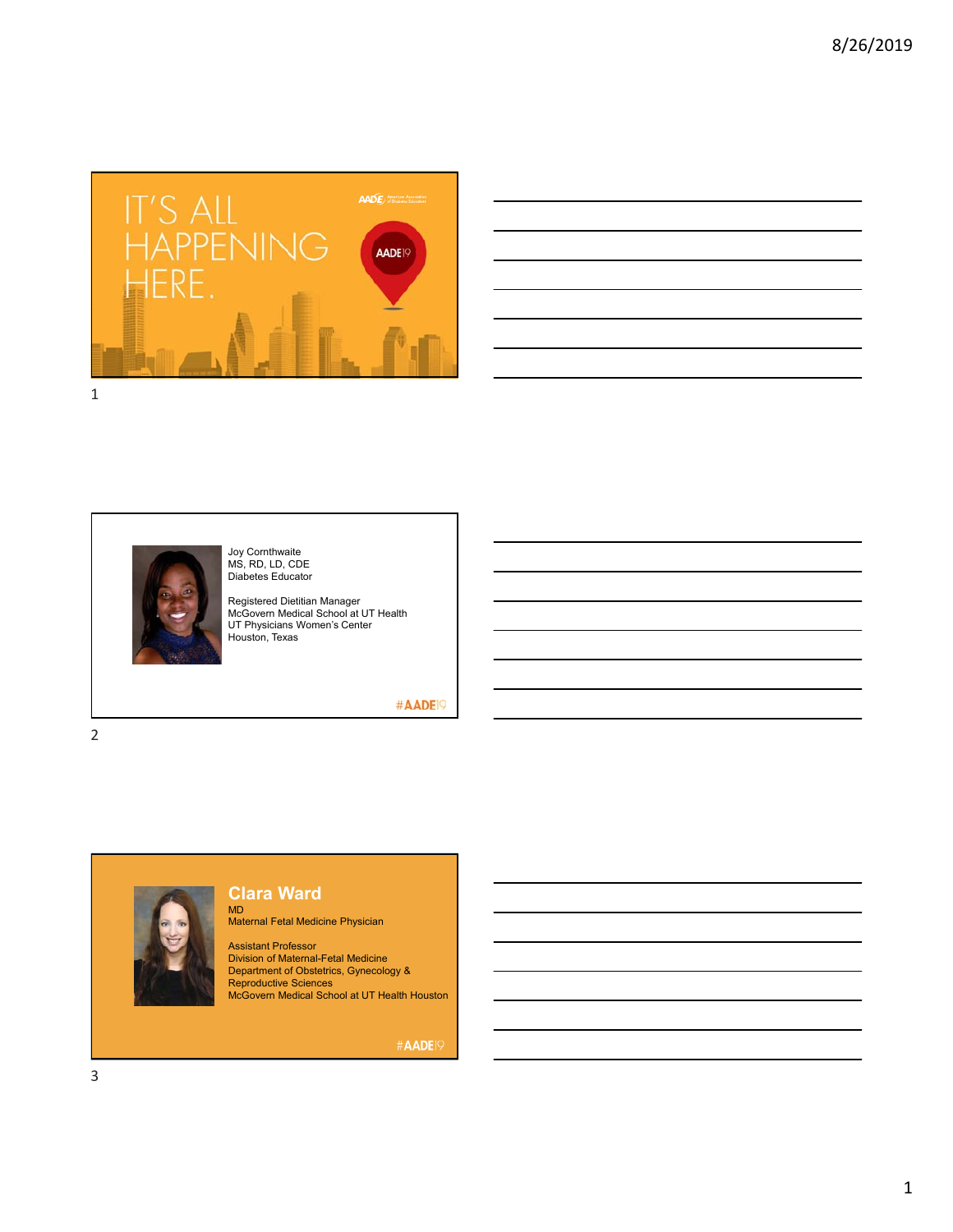

Rita Willis RN, MPH

Vice President, Chief Operations Officer Department of Obstetrics and Gynecology McGovern Medical School at UT Health Houston, Texas

#AADE<sup>19</sup>

4

### **Disclosure to Participants**

- 
- Notice of Requirements For Successful Completion<br>– Please refer to learning goals and objectives<br>– tearners must attend the full activity and complete the evaluation in order to claim continuing<br>– education credit/hours
- 
- 
- 
- Conflict of Interest (COI) and Financial Relationship Disclosures:<br>- Presenter. Joy Comthwaile, MS RD LD CDE No COUFinancial Relationship to disclose<br>- Presenter. Clara Ward, MD No COUFinancial Relationship to disclo • Off-Label Use:
- Participants will be notified by speakers to any product used for a purpose other than for which it was approved by the Food and Drug Administration.

#AADE<sup>19</sup>

5

# **Suite 360 Vision Project:**

*Embedding Diabetes Care and Education Specialists Across the Four Trimesters of Pregnancy*

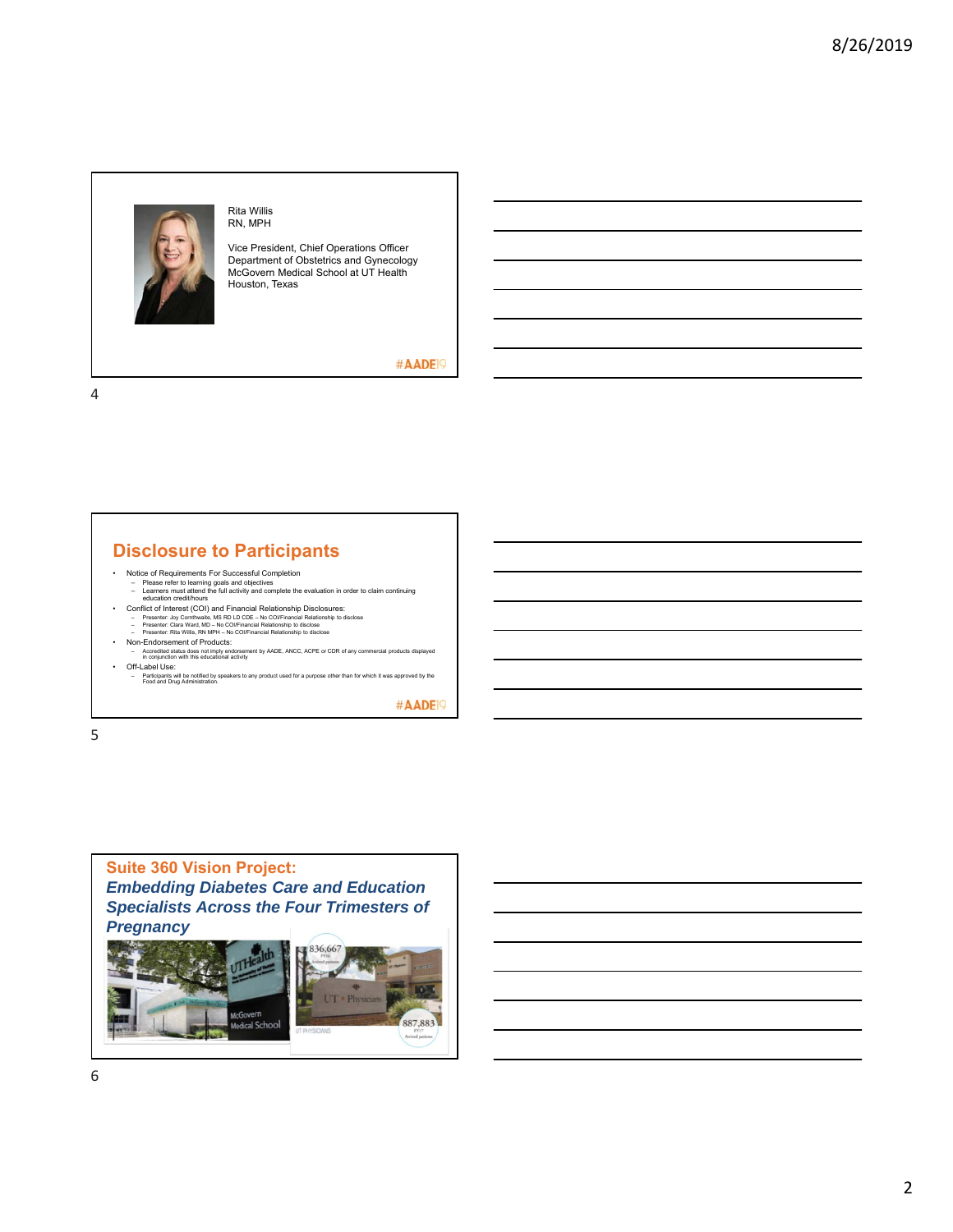### **Suite 360 Vision Project**

- Unified philosophy
- Comprehensive team
- Scheduling
- Cohesive space

**Rita Willis, RN, MPH**<br>VP, Chief Operations Officer, OB/GYN<br>Diabetes Program Champion **Clara Ward MD** Assistant Professor, Division of MFM *DEAP Program Coordinator*

 $\sf{Scan C. Blackwell MD}$ <br>Chair, Department of Obstetrics, Gynecology and Reproductive Sci<br>Director, Larry C. Gilstrap M.D. Center for Perinatal & Women's<br>Health Research Current President of Society of Maternal and Fetal Medicine (MFM)

**Joy Cornthwaite MS RD LD CDE** RD/CDE Manager

7



8

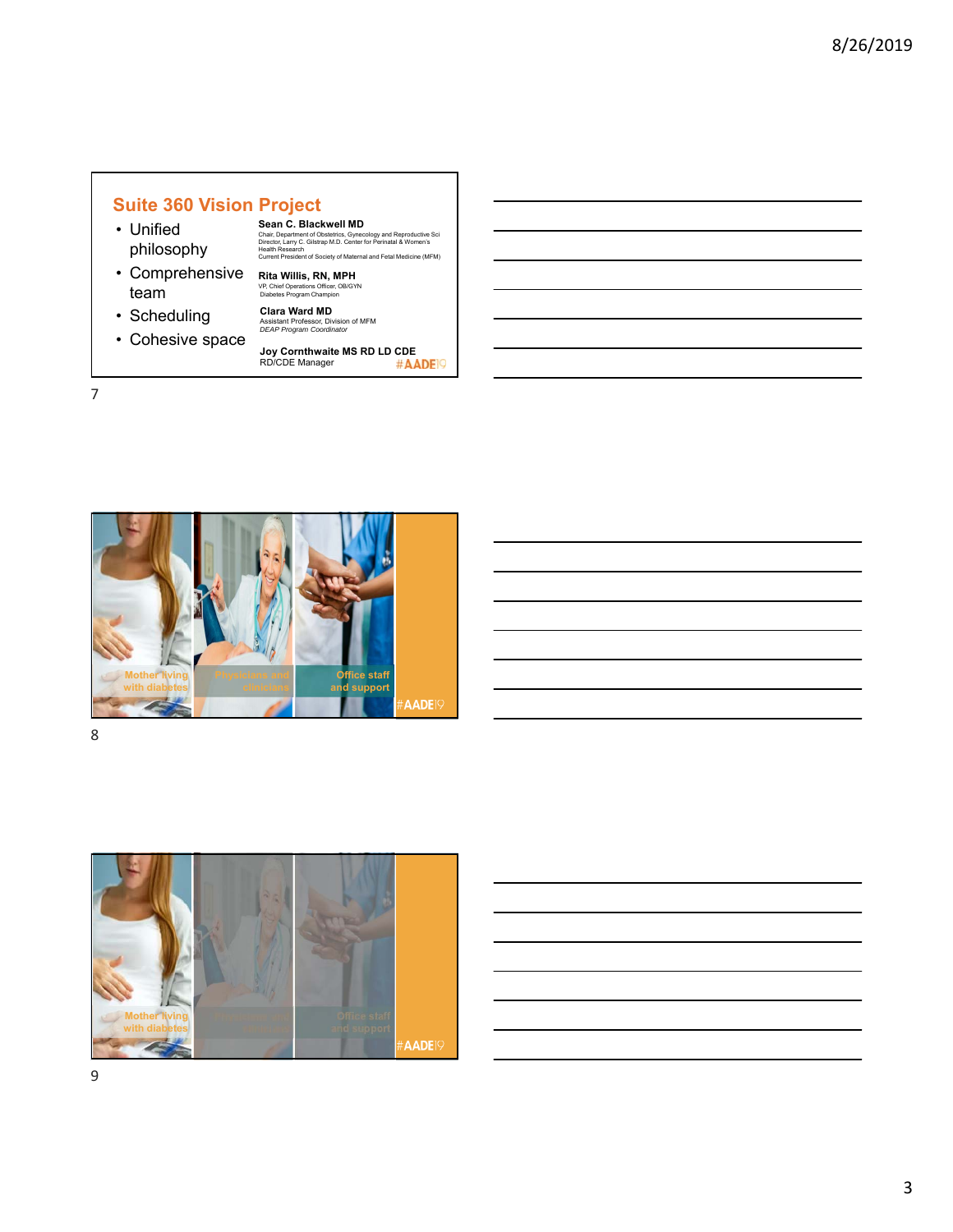### **Why do we care about glucose management during pregnancy?**

- Placenta mediated insulin-resistance
- Fetal impact of hyperglycemia
- Long-term implications for maternal health

#AADE<sup>19</sup>

10





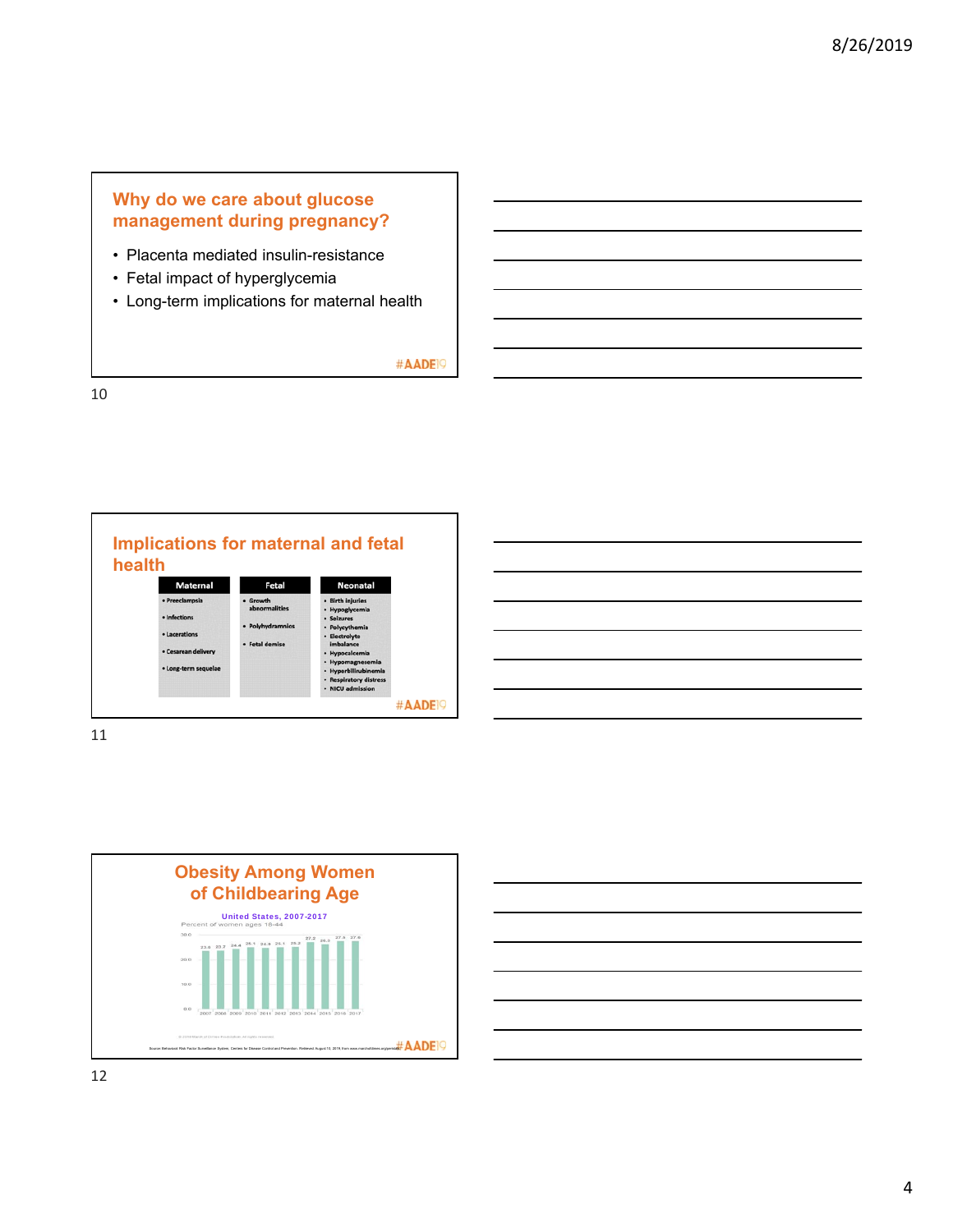



13

### **Program Development**

- "Starfish"
- Supporting the next generation – Resident physician education
	- Training & research
	- Family medicine, medical students, nursing students
	- Evidence‐based molding of clinical philosophy
- Supporting referring physicians
	- Service promotion
	- Lunch and Learns for Peers and their staff #AADE<sup>19</sup>

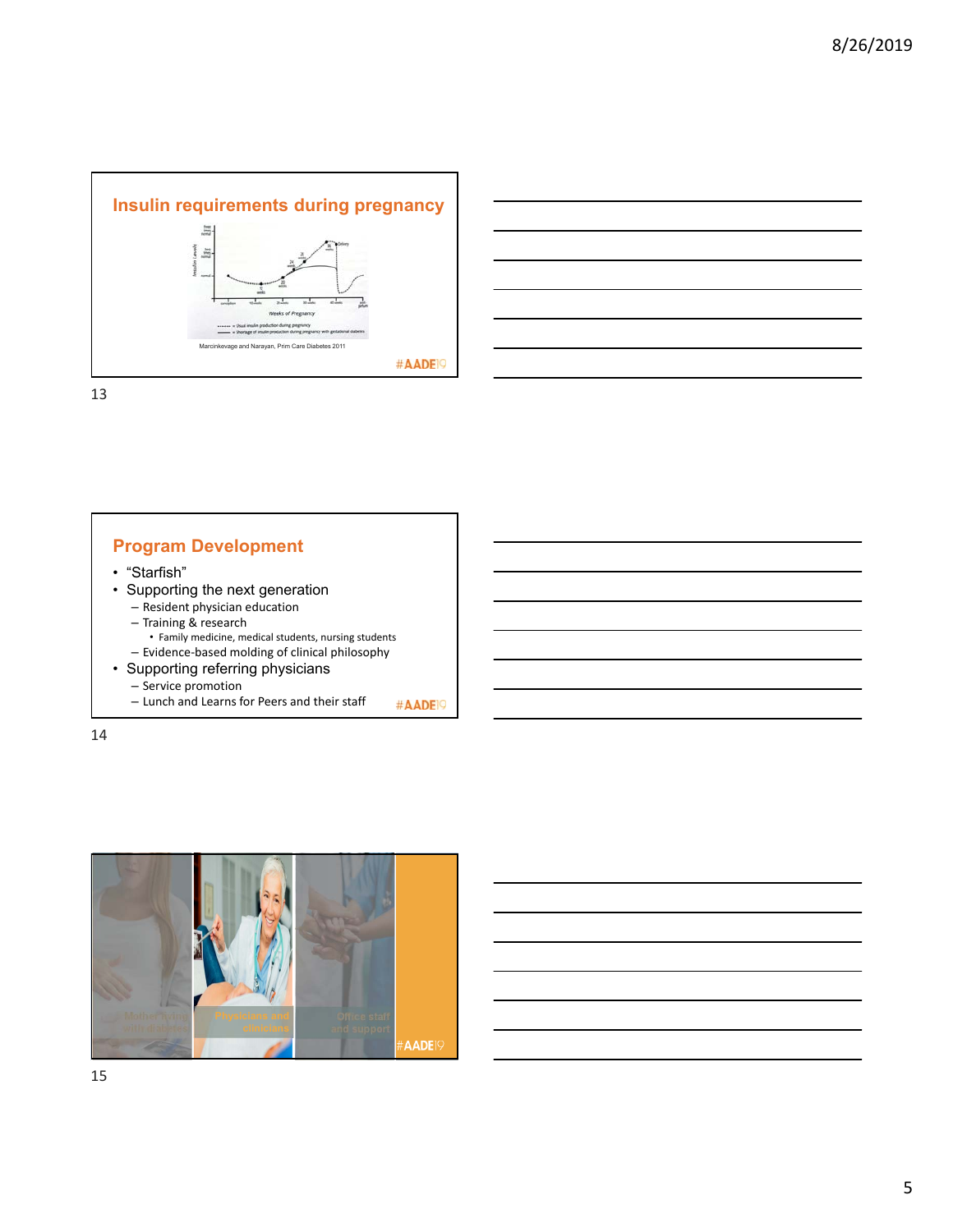# **The time is now!**

Prenatal Visits

- Frequency
- Expanded care coverage
- Receptive to modifications\* \*Support needed to mitigate volume and complexity of expectations

16



# **Learn the ropes**

- Scrub charts
- Point out opportunities for referral
- Make appointments
- Report findings, communicate successes
- Hold Lunch & Learns
- Know your codes
- –Credentialing, billing, coders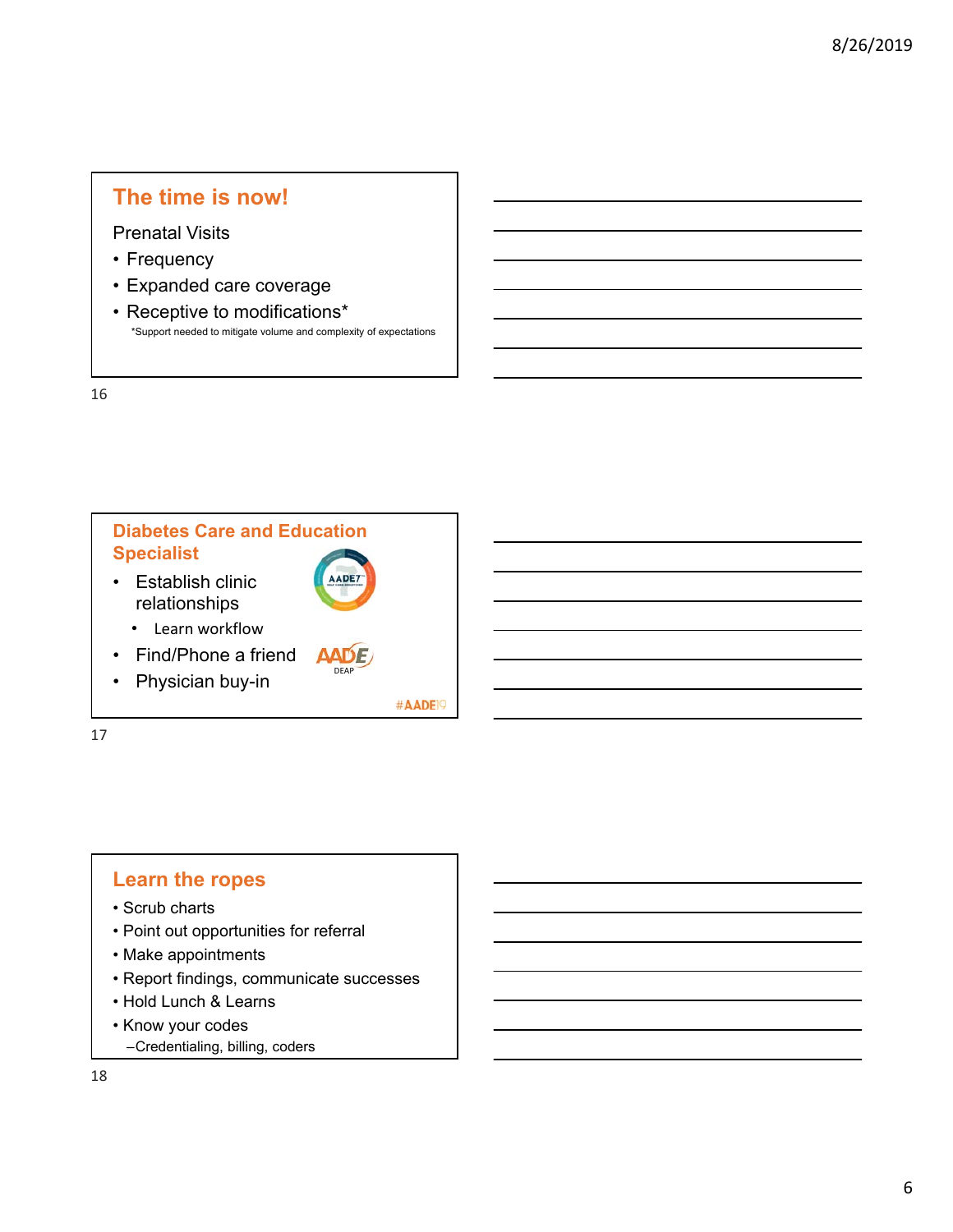# **COMMUNICATE AND COLLABORATE!!**

#AADE<sup>19</sup>

19

# **Quality patient-clinician relationship**

- Efficiency – Bridging
	- communication
- Satisfaction
- Outcomes



#AADE<sup>9</sup>

20

### **Communicate with Leadership**

- Volume increases
- Opportunities to transition tasks
	- Scheduling
	- Verification
- Prior Authorizations give them away!
- Opportunity for staffing
	- Paraprofessional training
- Do the things only you can do!

#AADE<sup>19</sup>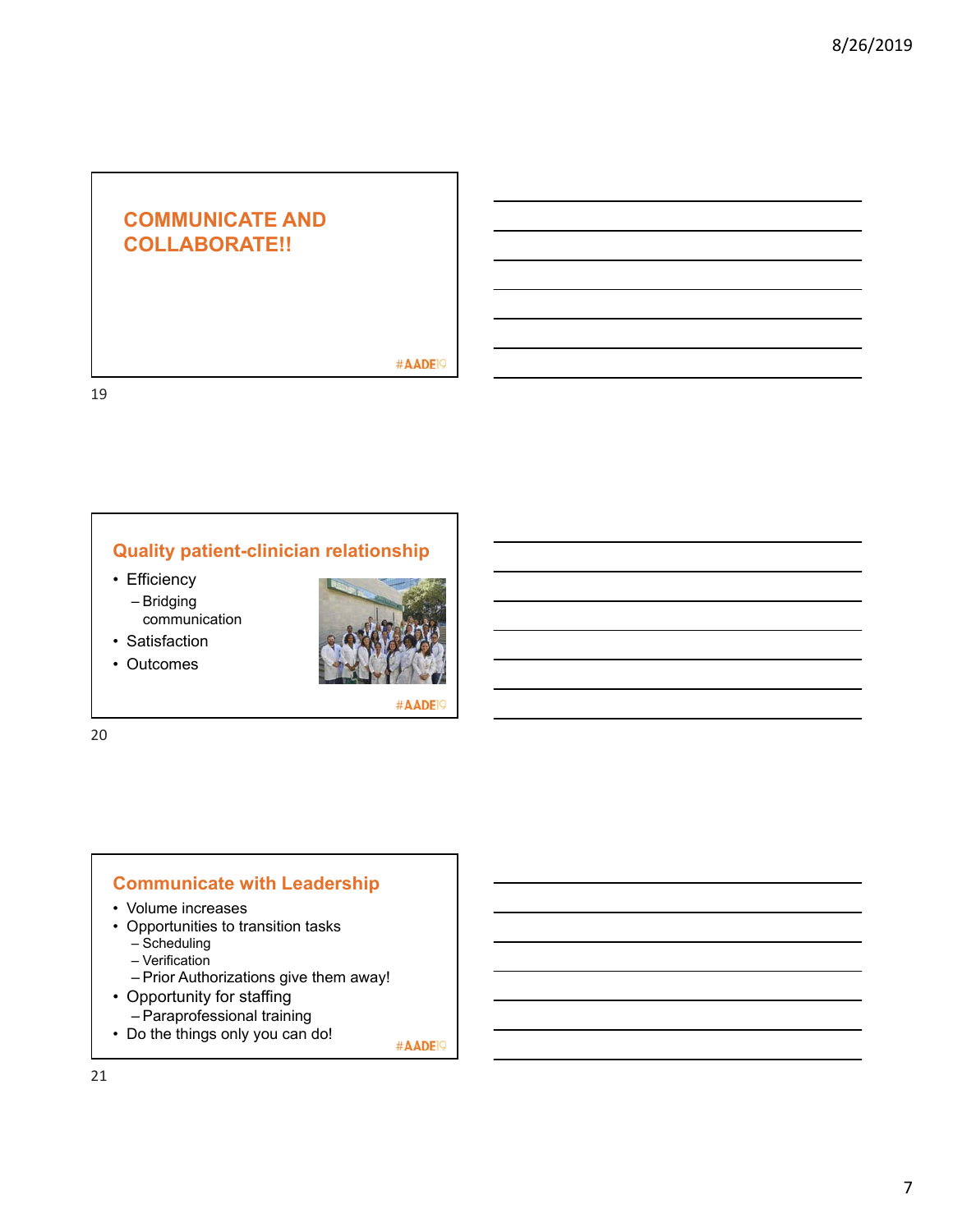



22



### **Clinical Operations: Personnel**

- Responsive Leadership & Communication
- Dedicated Team
	- Maternal Fetal Medicine (MFM) Physicians, Nurses, Certified Diabetes Educators, Sonographers, Genetic Counselors
	- MFM schedulers, Medical Assistants, MFM clinic staff

#AADE<sup>19</sup>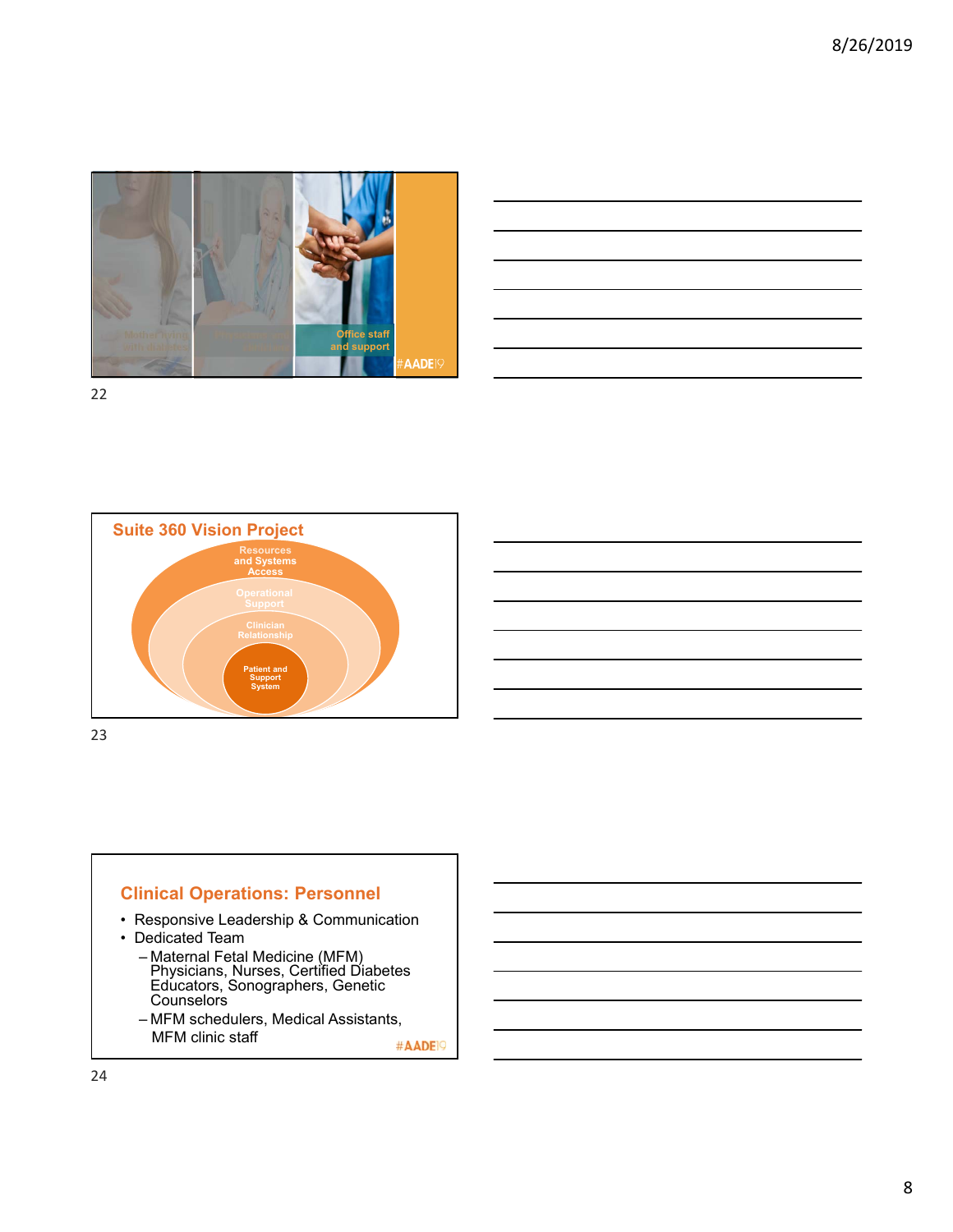#### **Clinic Operations: Enhancing Patient Care & Experience Referral Management**  Internal External **Productivity** Appointment scheduling Linked Visits Minimized Cancellations, No shows

#AADE<sup>19</sup>

25

#### **Amenities**

- Written education materials, teaching tools
- Glucose monitoring supplies for immediate distribution\*

\*insurance dependent

• Snacks and Water

#AADE<sup>19</sup>

| <b>Suit</b><br>Vision<br>We make | 1 <sup>st</sup> trimester<br>Expectations<br>and                           | 2 <sup>nd</sup> and 3 <sup>rd</sup> trimesters<br>Review of<br>previous as<br>Diabetes Care and Education Specialist,<br>Paraprofessionals, Physicians, Nurses, Community<br>Health Worker, Social Workers, Psychologist,<br><b>Psychiatrist, Lactation Consultant</b> | $\leftrightarrow$<br>4 <sup>th</sup> trimester<br>post partum care<br><b>Expectations and</b><br>lies<br>$b$ ns<br>ncy<br>eturn<br>lare |
|----------------------------------|----------------------------------------------------------------------------|------------------------------------------------------------------------------------------------------------------------------------------------------------------------------------------------------------------------------------------------------------------------|-----------------------------------------------------------------------------------------------------------------------------------------|
|                                  | AADE/ Self-<br>care behaviors<br>Resource and<br>٠<br>Supply<br>management | applicable<br>Medication<br>changes<br>Support for<br>resources and<br>supplies                                                                                                                                                                                        | manager und/or<br>specialist care<br>Case mgmt and<br>resources<br>#AADE <sub>I9</sub>                                                  |